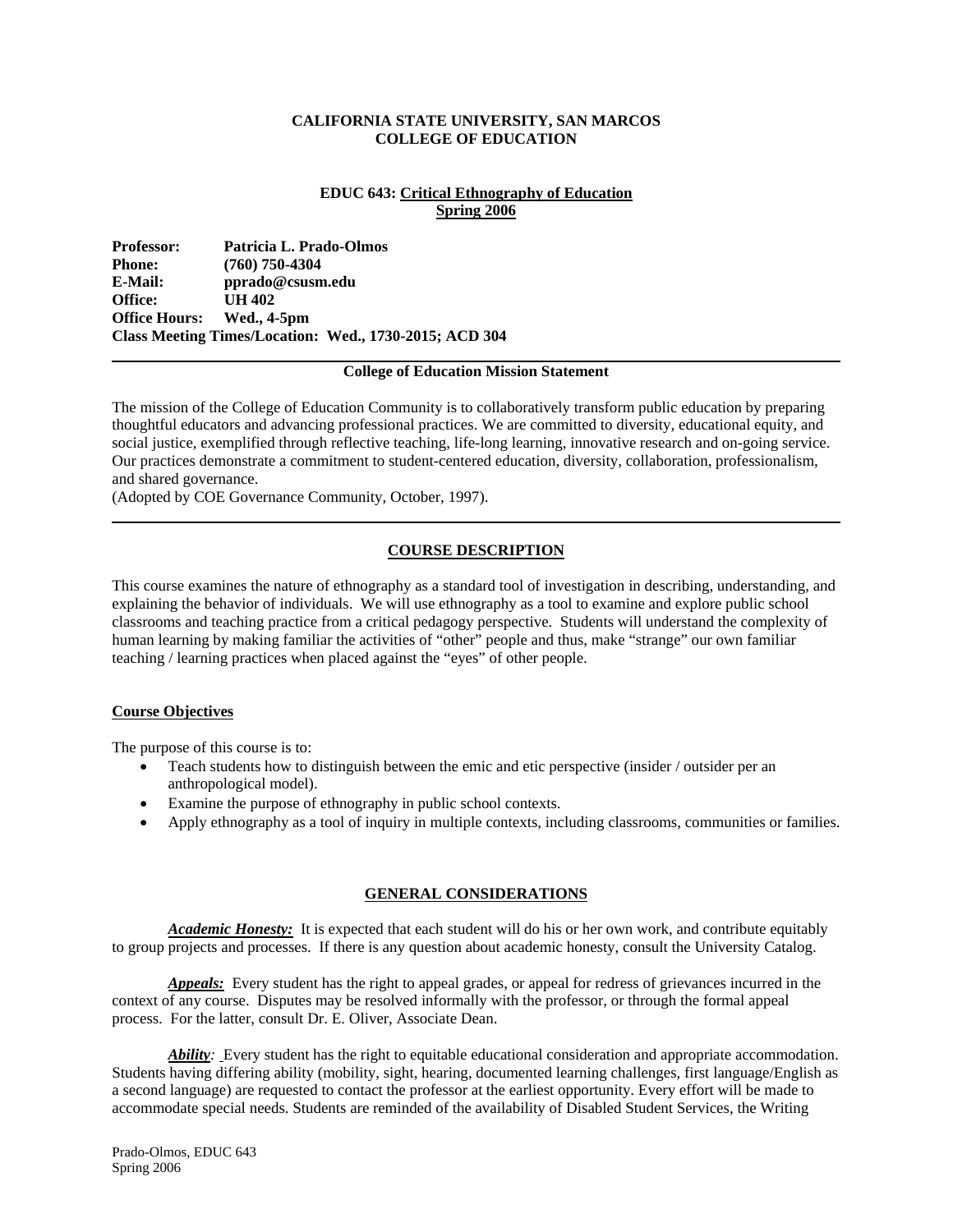Center, technology assistance in the computer labs, and other student support services available as part of reasonable accommodation for special needs students.

*Students with Disabilities Requiring Reasonable Accommodations.* Students are approved for services through the Disabled Student Services Office (DSS). This office is located in Craven Hall 5205, and can be contacted by phone at (760) 750-4905, or TTY (760) 750-4909. Students authorized by DSS to receive reasonable accommodations should meet with their instructor during office hours or, in order to ensure confidentiality, in a more private setting.

## **COLLEGE ATTENDANCE POLICY**

The Governance Community of the College of Education adopted the following policy on 12/19/97: Due to the dynamic and interactive nature of courses in the College of Education, all students are expected to attend all classes and participate actively. At a minimum, students must attend more than 80% of class time, or s/he **may not receive a passing grade** for the course at the discretion of the instructor. Individual instructors may adopt more stringent attendance requirements. Should the student have extenuating circumstances, s/he should contact the instructor as soon as possible.

## **ATTENDANCE AND PARTICIPATION**

The course deals with complex material processed in a variety of ways. Structured interactions, group processes, oral presentations, guided discussion of readings, and self-disclosure exercises are the norm. **Students are expected to have read assigned materials by the date indicated in the syllabus, and should be prepared to discuss readings individually or in variously structured groups.** The degree of your engagement in these processes forms the basis for points assigned. Due to the fast paced and highly interactive nature of the course, regular attendance and full participation are expected: teaching and learning is difficult (if not impossible) if one is not present for and engaged in the process. Therefore, the above College Attendance Policy is amplified as follows: 1. Missing more than 1 class meeting will result in the reduction of one letter grade. 2. Arriving late or leaving early on more than two occasions will result in the reduction of one letter grade. 3. Illness and emergency circumstances will be considered/negotiated on a case-by-case basis. These measures should not be considered punitive, as students are expected to establish appropriate personal, academic and career-ladder priorities. Therefore these measures should be viewed as taking appropriate individual responsibility for one's own learning in a democratic, collaborative and reciprocal-learning environment.

## **GRADING**

*Grading Scale:* A=100-96, A-=95-91, B+=90-86, B=85-81, B-=80-76, C+=75-71, C=70-66, C-=65-51, D=50-46, F=545 or lower.

 *Submission Schedule:* Work submitted late, but within one week of the due date will be reduced by one letter grade. Work received over one week late receives no credit.

*Grading Emphasis*: Each written assignment will be graded approximately 80% on content and context (detail, logic, synthesis of information, depth of analysis, etc.), and 20% on mechanics (grammar, syntax, spelling, format, uniformity of citation, etc.). All citations, where appropriate, will use APA format. Consult Library Services for the *Manual of Citation of the American Psychological Association,* or <www.apastyle.org/index.html>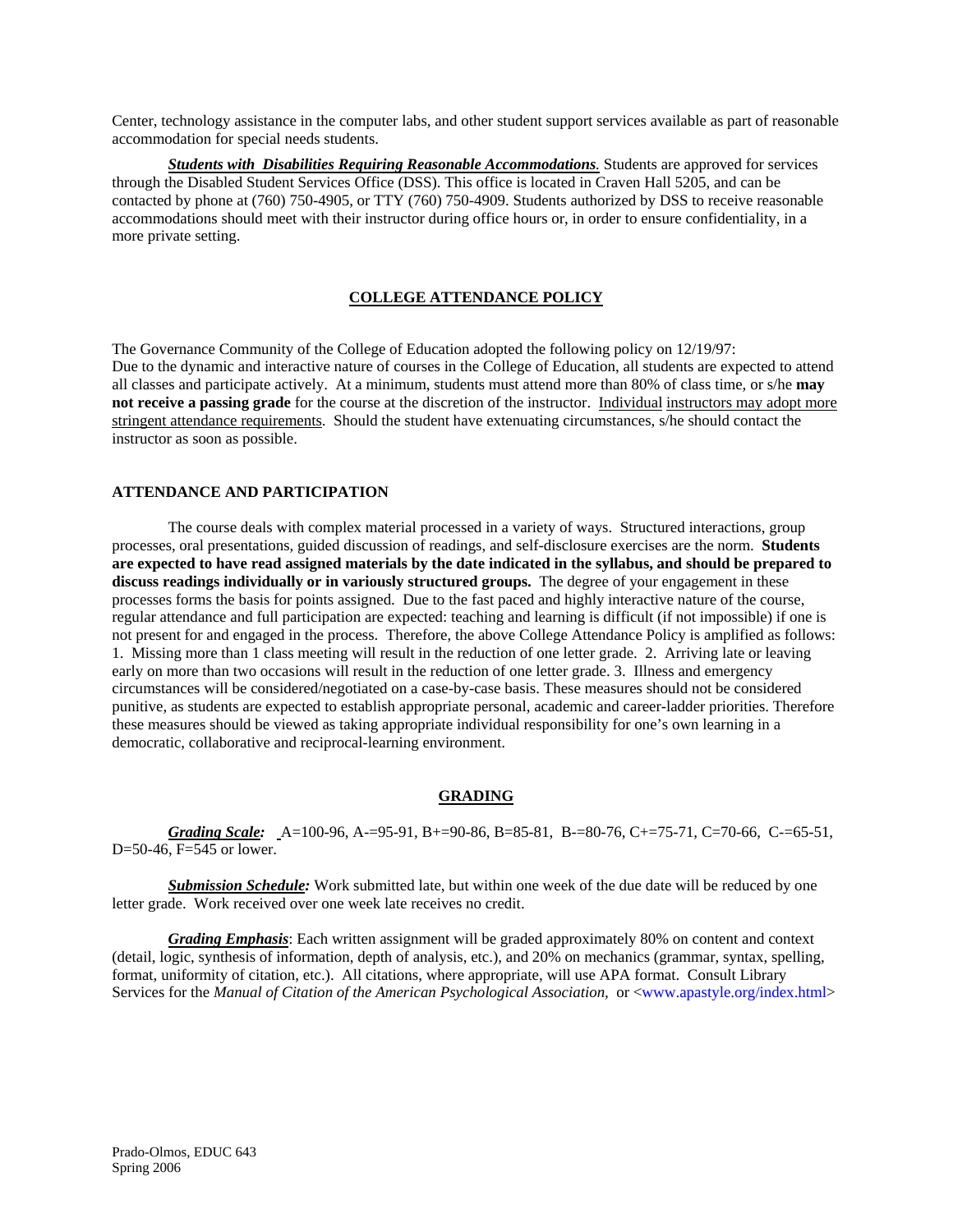## **COURSE REQUIREMENTS**

#### **Required Texts**

Ely, M., Anzul, M., Friedman, T., Garner, D., & Steinmetz, A.M. (1995). *Doing Qualitative Research: Circles within Circles*. London: The Falmer Press.

Prado-Olmos, P.L. (2006) *Reader, Ethnography of Education*, Copy Serve

Spradley, J. (1980). *Participant Observation*. Fort Worth, TX: Harcourt Brace College Publishers.

#### Select one of the following:

- Ehrenreich, B., Hochschild, A. and Shara, K. (2002). *Nickel and Dimed: On (Not) Getting By in America*. New York, NY: Henry Holt & Company.
- MacLeod, J. (2003). *Ain't No Making It: Aspirations and Attainment in a Low-Income Neighborhood*. Oxford, GB: Westview Press.
- Valdes, G. (2001). *Learning and Not Learning English: Latino Students in an American School*. New York, NY: Teachers College Press.
- Weis, L. & Fine, M. (2000). *Speed Bumps. A Student-Friendly Guide to Qualitative Research*. New York, NY: Teachers College Press.

#### **Assignments**

| 1. | <b>Attendance and participation</b> |  | 15 points |
|----|-------------------------------------|--|-----------|
|----|-------------------------------------|--|-----------|

- **2. Book Review 30 points**
- **3. Hanging around exercise 15 points**
- **4. Ethnography in progress 40 points**

#### **Attendance and participation – (15 points)**

It is expected that everyone will attend class, be prompt and ready to participate in discussions and activities. Please bring all the assigned reading materials to class.

#### **Book Review – (30 points)**

 I have listed four books for your consideration above. This assignment asks that you choose one of the four books to review. You, and those who have read the same book as you, will be asked to engage in a discussion of the book. Each group will have 30 minutes in which to conduct their discussion (15%). The group has complete control over how they want to conduct this review. However, it should provide a BRIEF summary of what the book was about. Each individual will also provide a three-page review of the book that should highlight key ideas, questions that emerged, and implications for research/teaching (15%).

### **Hanging around exercise – (15 points)**

This assignment is designed to prepare you as a future ethnographer. An ethnographer uses a variety of data collection methods and questioning in order to "make sense" of a given setting, event, or set of occurrences. A good ethnographer asks this initial question to guide her inquiry: what is going on here? This is followed by: what is going on here that may be of some sort of significance. Each of these are important questions in that the ethnographer seeks to gain meaning and understanding from events that are often "common" to her set of experiences; the challenge is to address these common occurrences in ways that make the events, setting, individuals involved, etc., "strange" or "uncommon." It is a challenge to the educational ethnographer to gain meaning and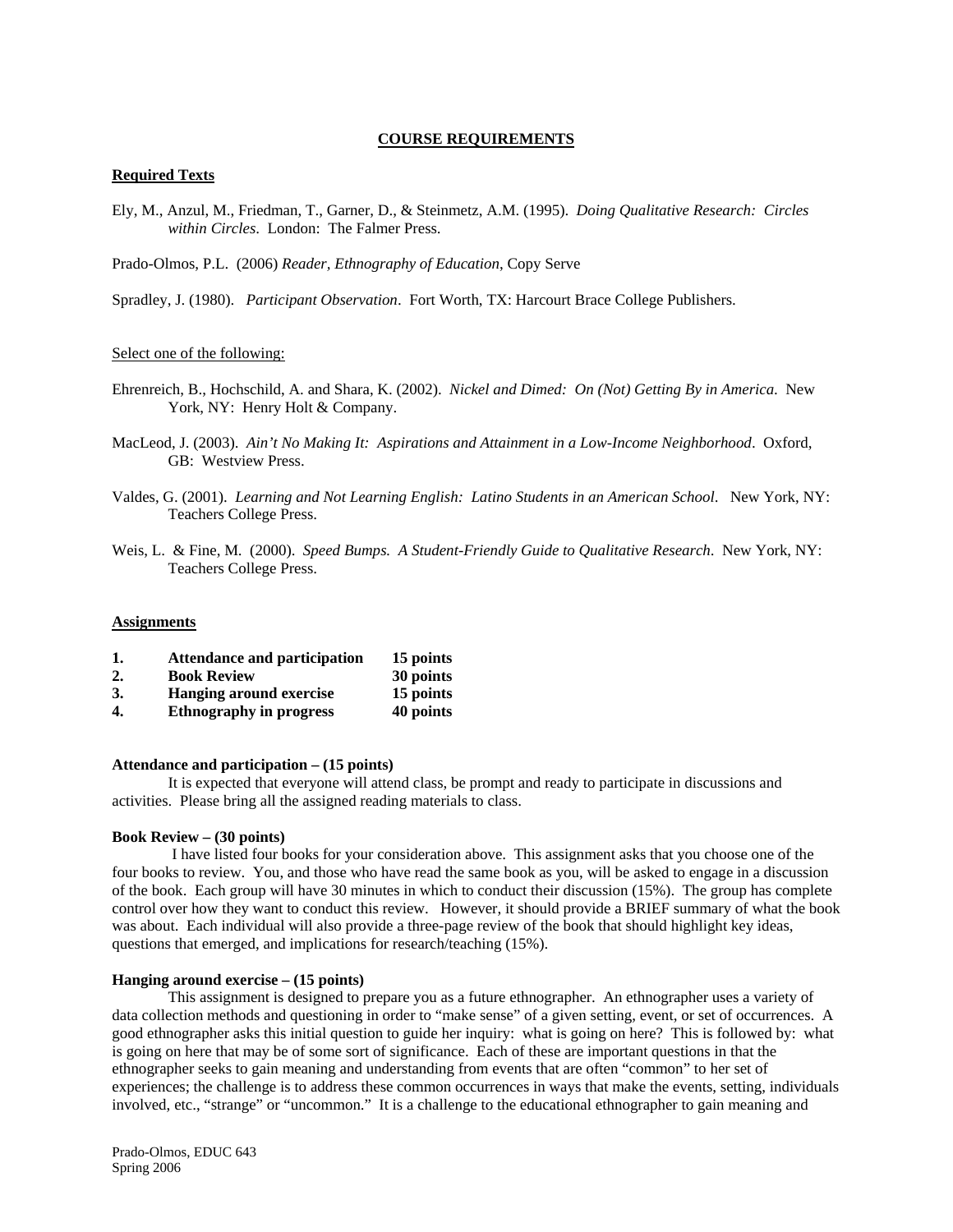make sense out of events, situations, settings (e.g., playtime, reading time, sharing time, the school community, a game of jump rope) that are, in fact, "commonplace." As ethnographers we are asked to look at common events as "exotic" and/or "new."

 An underlying notion of the ethnographic method is to begin to make meaning by describing events, settings, interactions, etc., in ways that are value-free and unbiased. This is our challenge for this assignment – to describe in a value-free context. Good luck!

## Where

You will visit a store that sells groceries. It is up to you to select the type of store, e.g., mini-mart, supermarket, corner grocery, farmers market, etc. You will spend at least 45 minutes in the setting.

## What

(a). You will spend the first 5-6 minutes "casing/checking-out" the setting. As you walk around the setting, make note of the:

- 1. physical lay-out of the store;
- 2. construct a spatial map and attach to your write-up; participants, food sections, etc.;
- 3. take notes regarding the setting; and
- 4. include a one paragraph statement that tells the location, time, & date.

(b). Next, you will observe customers as they shop. Take notes on one particular customer. Record how this customer shops, e.g., what section of the store does s/he begin to shop in? What observable behaviors do you note as your shopper selects her/his purchases? Write at minimum a one page description that objectively describes your shoppers behavior.

(c). Classification scheme: How are store items organized in this setting? (e.g., foods, beverages, dry goods) (1-2 paragraphs).

- (d) Social Organization:
- 1. Who goes to the supermarket?
- 2. What social rules are used in the setting? (1-2 paragraph.)

(e). Reflective Notes: (separate page) Note your impressions and reflections regarding this experience. Reflections may be stated accordingly: e.g.,

 R-1 "I was very tired and had never before shopped at this supermarket. I wondered how everything would turn out."

(f). Questions: Please note any questions, issues of concern that you might raise if you want to continue as a researcher in this setting.

(g). Synopsis: What did you observe? (1-page)

## **Ethnography in progress – (40 points)**

Students are encouraged to think about an area of concern / interest that you would like to examine in relation to the education of learners in and / or outside of schools in formal and / or informal situations. This paper will be conducted as an educational "ethnography in-progress." While it will allow you the flexibility to explore issues of personal interest, the guidelines must be followed.

This assignment will involve ethnographic data collection, questioning of the data and recursive analysis along with critical reflection and reflexivity. Minimally, data collection must include observations, field notes and review of related documents. Other means of data collection may include interviews, videotaping, audiotaping, etc.

The dates for submission of the various draft sections for review are intended to assist you in the timely conduct of this ethnography in-progress and will be discussed at the specified class meeting. You are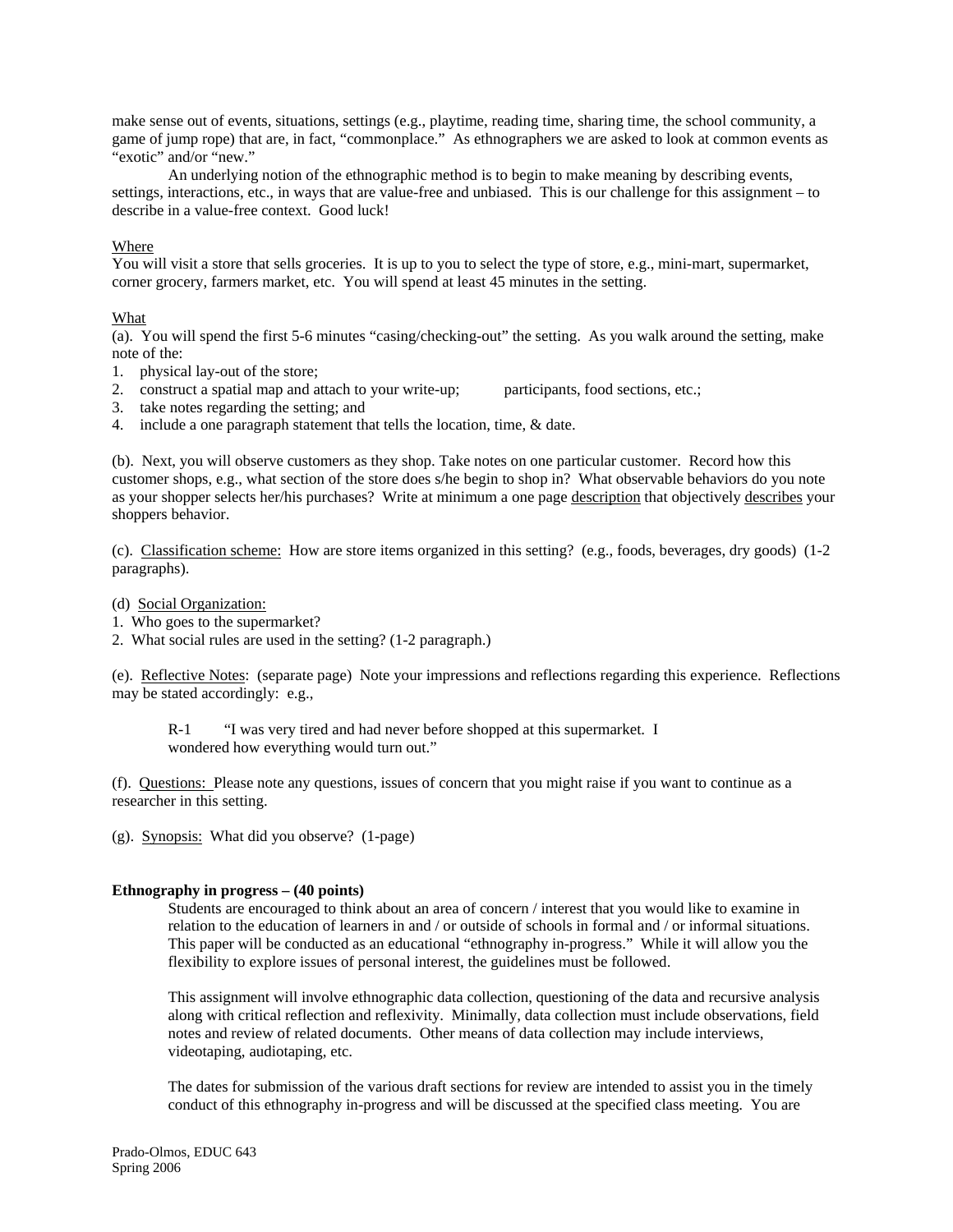expected to maintain the timelines for each of the activities. While a "true" ethnography includes data collection over an extended period of time (2-3 years on average), you will be asked to gather data toward the development of an "ethnography in-progress" while applying the ethnographic method. Given the semester schedule, the suggested optimum time for data collection is from early February to late April. Ethnographic data may be collected in a classroom, school, community, or related setting.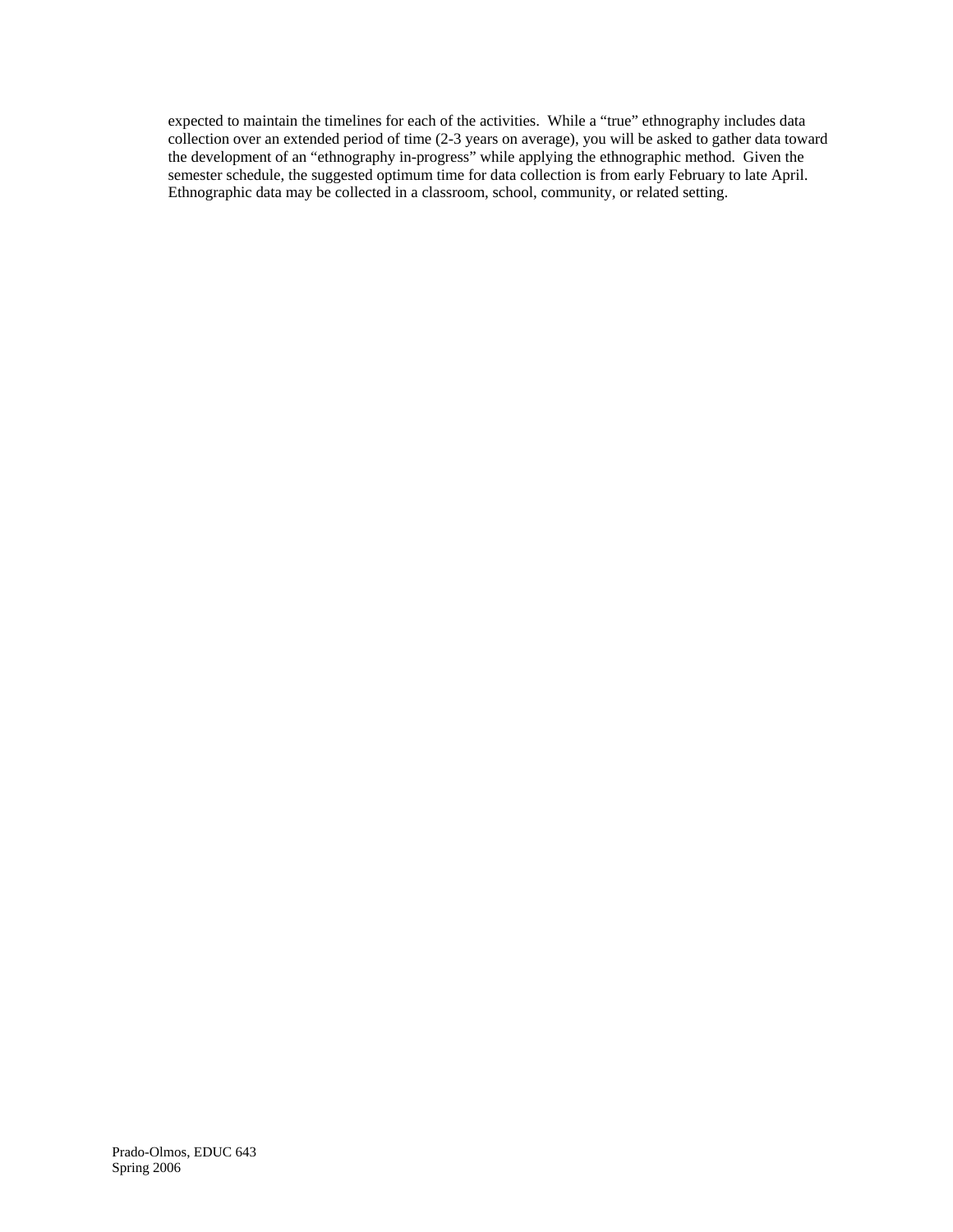## **DUE DATE ETHNOGRAPHY IN-PROGRESS SECTION**

question/s you are asking and the rationale for the question/s. Why are the questions significant? Feb. 15 *Introduction:* Background Information related to the classroom/educational/community setting that you have chosen for study. Provide background information as to why you selected this setting.

Feb. 1 *Focal Area/Research Questions:* This section describes the focal area of interest and states the

What is it you are setting out to describe and analyze?

implications of entry and role.

- Mar. 1 *Entry:* Describe your entry into the setting. This section must include a descriptive account of how you negotiated entry into the setting, e.g., letters, e-mail, telephone, meeting. Share how the initial process of making contact and (ultimately) gaining entry (permission) into the setting occurred. If you are conducting this ethnography-in-progress in your classroom please write up your concerns and considerations with respect to the work you are conducting with respect to your students. This "entry" section should include a general overview of how you came to the site, when your "entry" began both officially and unofficially. For example, if you are a teacher in the school, tell how you came to the school. This section must also include a section on role definition, formal characteristics of role, and technical implications of entry and initial role along with ethnical
- Mar. 15 *Setting*: In this section you will describe the larger community context and classroom, school, class population and the specific group with which you will be working during your ethnographic project. The following must be included: a description of the larger community context, including demographic information (e.g., SES, ethnicity, single family households, ELL, EO); a description of the outer physical plant appearance; structure along with a map of the structure. Tell how you have arranged this "map" and place your focal area of interest in this map; provide an overview of the school's curricular and instructional emphasis and a description of the students (demographics) who attend the school. Entering the school: In this section you need to include a thick description of the actual school/community site AND the classroom environment. This description should guide the reader as if "drawing a portrait." Include information with respect to the academic program offered in this situation. Provide specific information on those observed in the setting.
- Mar. 22 *Methodology Data Collection:* For this section you will provide an overview of the data collection procedures, e.g., fieldnotes, videotaping, audio recordings, interviews, etc. Include any questionnaire, survey, interview questions or observational checklist, or whatever other instrument or tool you will use to collect your data. Include interview/observation protocols and schedules.

*Social Structure*: "Social structure stresses not so much the actual relations between persons or groups as the expected realities, or even the ideal relations" (Firth, 1981). Social structure refers to the "expectations" and "idealized beliefs" of what is done. In this section you will describe the structural aspects of social relations in the setting you have chosen to study.

*Social Organization.* According to Firth (1981) it is necessary to think "separately of social organization in terms of concrete activity. Generally, the idea of organization is that of people getting things done by planned action." You will describe the social process in operation (in the setting) and how it accounts for how things get accomplished in the organization/setting. You will provide a descriptive account of the main interactants in the setting.

*Social Function.* "Social function can be defined as the relation between a social action and the system of which the action is a part, or, alternatively, as a result of the social action in terms of the means-ends scheme of all those affected by it." (Firth, 1981). Social function is the way social relations serve given ends. In this section you will describe the prime social function in your setting and responsibilities of each of the interactants in the setting.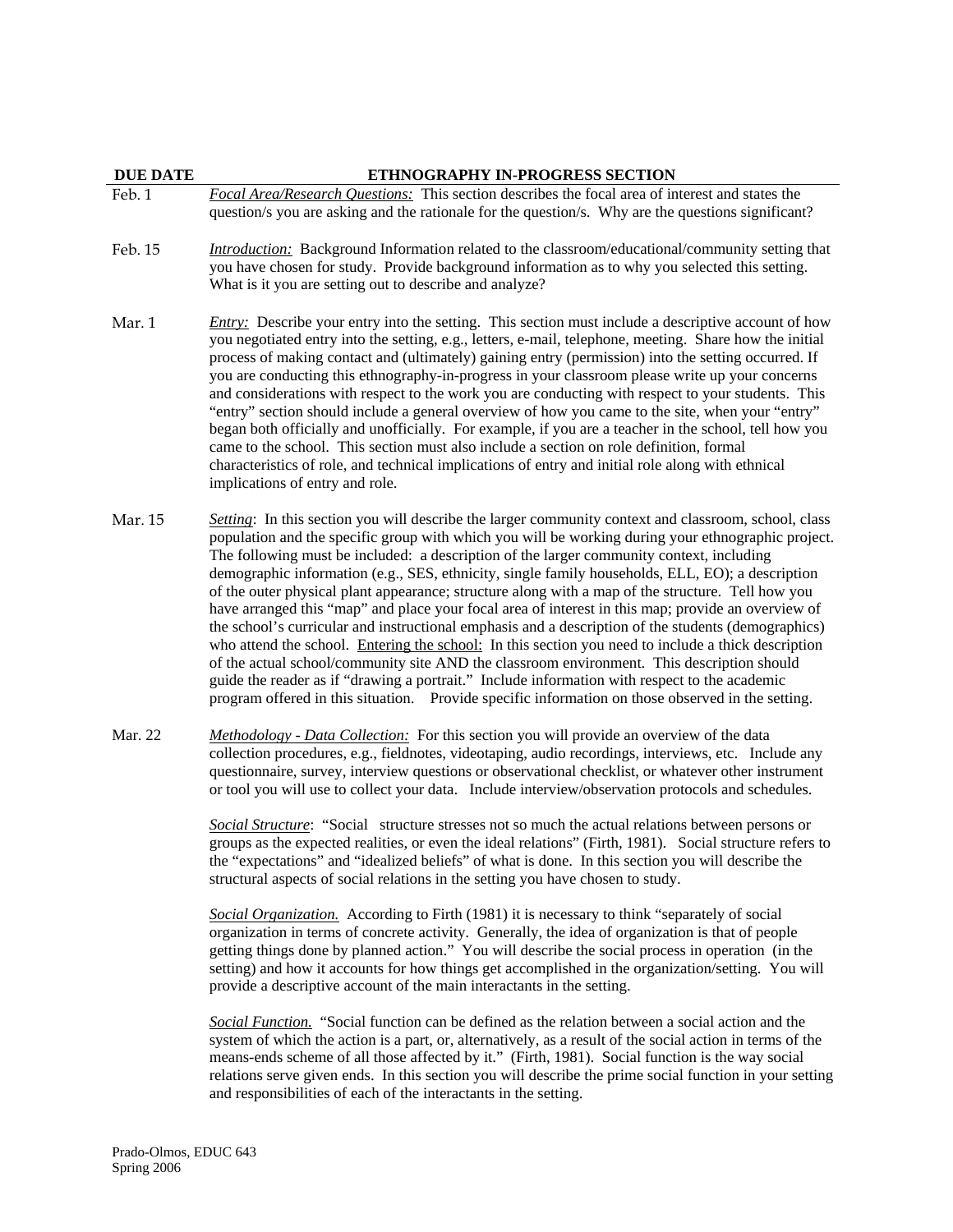Apr. 19 *Analysis - Patterns, Categories:* Describe the various patterns uncovered in your preliminary analysis. Next, tell why a pattern became a pattern. Tell how you have categorized your patterns and your thinking involved in creating specific categories. Connect this discussion back to social structure and social organization. Begin a discussion around the original research questions.

> *Analysis - Propositions:* Based on your initial and ongoing analysis, you are now ready to make some statements (propositions) about your research. What sense can you make of your data (in the context of your research questions, and, anything else that seems significant to your work?) Place the discussion in the form of "making sense" of the data. State your propositions here, and support with your prior identification of patterns and categories. Also, discuss any other significant findings that have emerged from your analysis. Conduct deeper analysis of social structure vs. social organization.

Apr. 26 *Initial Findings and Reflections on the Process:* In this section you will *reflec*t on the process regarding your conduct of the in-progress ethnography. Include *reflections* on concerns associated with the process. Also include *what you would do differently* as you reflect on the process. End with *what you would do next* if you were to continue this ethnographic study.

May 3 **Ethnography In-Progress Due**